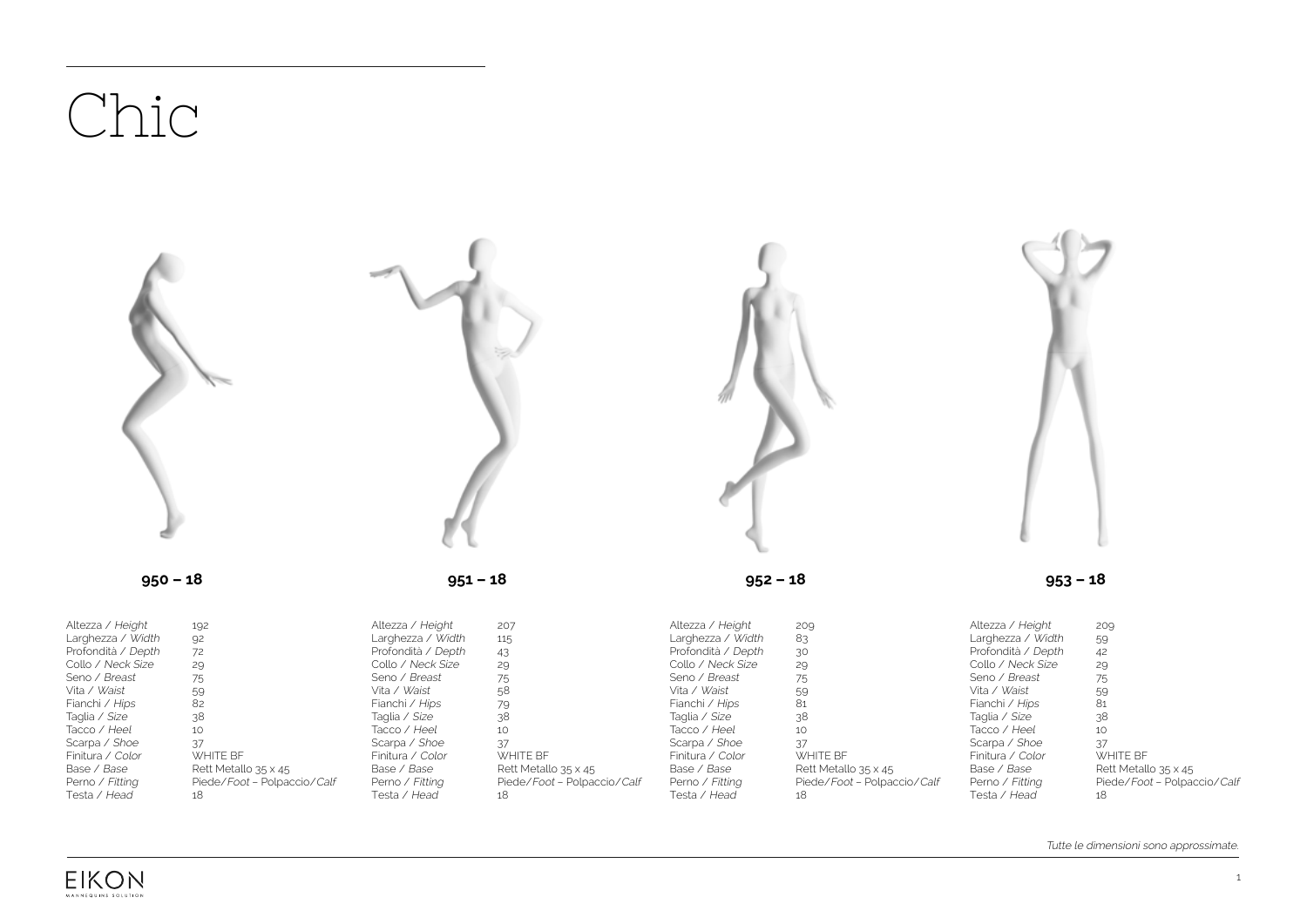## Chic Altezza / Height Larghezza / Width Profondità / Depth Collo / Neck Size Seno / Breast Vita / Waist Fianchi / Hips Taglia / Size Tacco / Heel Scarpa / Shoe Finitura / Color Base / Base Perno / Fitting 150 89 63 29 75 60 82 38 10 37 WHITE BF Rett Metallo 35 x 45 Piede/Foot – Polpaccio/Calf Altezza / Height Larghezza / Width Profondità / Depth Collo / Neck Size Seno / Breast Vita / Waist Fianchi / Hips Taglia / Size Tacco / Heel Scarpa / Shoe Finitura / Color Base / Base Perno / Fitting 207 80 30 29 75 61 80 38 10 37 WHITE BF Rett Metallo 35 x 45 Piede/Foot – Polpaccio/Calf Altezza / Height Larghezza / Width Profondità / Depth Collo / Neck Size Seno / Breast Vita / Waist Fianchi / Hips Taglia / Size Tacco / Heel Scarpa / Shoe Finitura / Color Base / Base Perno / Fitting 207 80 30 29 75 61 80 38 10 37 WHITE BF Rett Metallo 35 x 45 Piede/Foot – Polpaccio/Calf Altezza / Height Larghezza / Width Profondità / Depth Collo / Neck Size Seno / Breast Vita / Waist Fianchi / Hips Taglia / Size Tacco / Heel Scarpa / Shoe Finitura / Color Base / Base Perno / Fitting **954 – 18 955 – 18 956 – 18 957 – 18**

Tutte le dimensioni sono approssimate.

150 44 68 29 75 61 80 38 10 37 WHITE BF Rett Metallo 35 x 45 Piede/Foot – Polpaccio/Calf

18

Testa / Head



Testa / Head

18

Testa / Head

18

Testa / Head

18